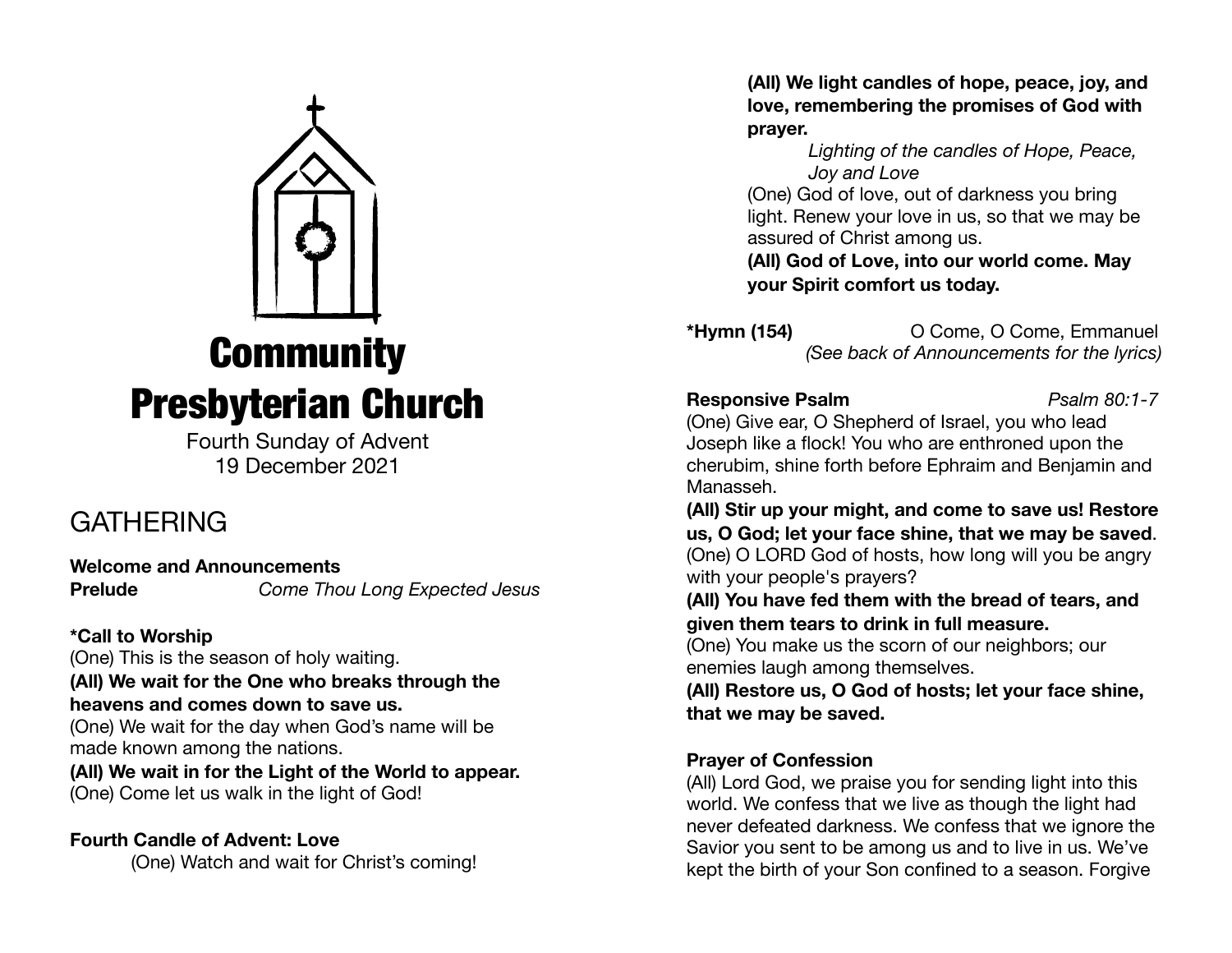us for not opening our eyes to Jesus. Prepare us for His return. Help us rejoice in the light so that your grace can illuminate the darkened places of our hearts. Amen.

### **Assurance of Pardon**

**Response** *Lord, Listen to Your Children Praying* 

### PROCLAMATION

**Old Testament Reading** *Micah 5:2-5a*  **New Testament Reading** *Hebrews 10:5-10*  **Gospel Reading** *Luke 1:46b-55*

### **Sermon**

## **RESPONSE**

**\*Hymn (161)** *People Look East*

(1) People, look east. The time is near Of the crowning of the year. Make your house fair as you are able, Trim the hearth and set the table. People, look east and sing today: Love, the guest, is on the way.

(2) Furrows, be glad. Though earth is bare, One more seed is planted there: Give up your strength the seed to nourish, That in course the flower may flourish. People, look east and sing today: Love, the rose, is on the way.

(3) Birds, though you long have ceased to build, Guard the nest that must be filled. Even the hour when wings are frozen God for fledging time has chosen.

People, look east and sing today: Love, the bird, is on the way.

(4) Stars, keep the watch. When night is dim One more light the bowl shall brim, Shining beyond the frosty weather, Bright as sun and moon together. People, look east and sing today: Love, the star, is on the way.

### \***Affirmation of Faith** *The Apostles Creed*

**I believe** in God, the Father Almighty, Creator of heaven and earth. **I believe** in Jesus Christ His only Son, our Lord; who was conceived by the Holy Spirit, born of the Virgin Mary, suffered under Pontius Pilate, was crucified, died, and buried; he descended into hell; on the third day he rose from the dead; he ascended into heaven, and is seated at the right hand of God the Father Almighty; from thence he will come to judge the living and the dead. **I believe** in the Holy Spirit, the holy catholic church, the communion of saints, the forgiveness of sins, the resurrection of the body, and life everlasting. Amen.

# **Offertory** *First Noel*

**\*Doxology & Prayer of Dedication** 

**Prayers of the People The Lord's Prayer** (sins/trespass)

### SENDING

**Charge Benediction** 

**Postlude** *Wake, Awake for Night is Flying*